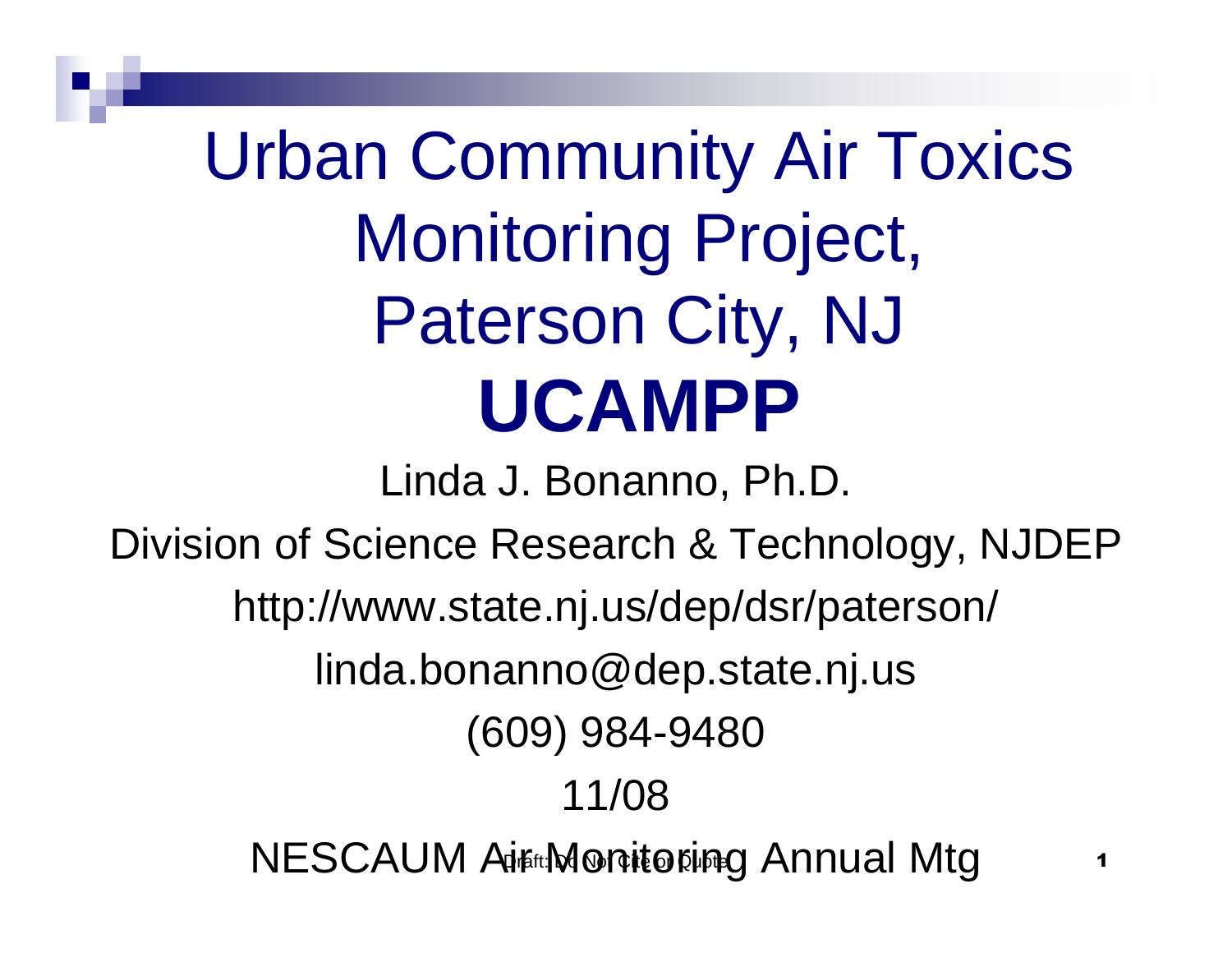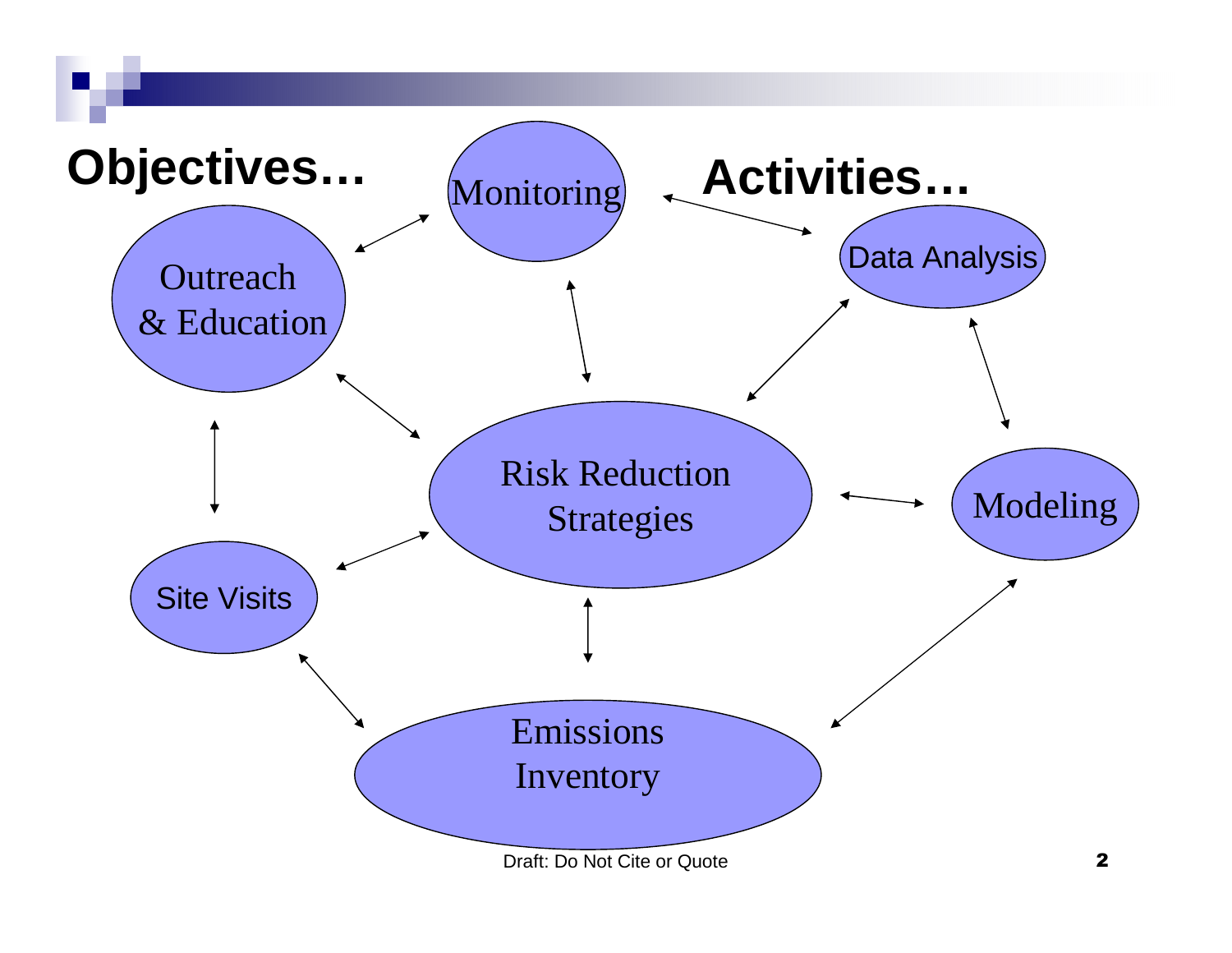| <b>Risk Ratios</b> |        | *of interest to EPA |                          |     |  |
|--------------------|--------|---------------------|--------------------------|-----|--|
| Paterson           | cancer | non                 | <b>Chester cancer</b>    | non |  |
| <b>EC for DPM</b>  | 276    |                     | 103                      |     |  |
| Formaldehyde*      | 146    | $\overline{4}$      | 142                      |     |  |
| Benzene*           | 139    |                     | 40                       |     |  |
| Propylene          | 17     |                     |                          |     |  |
| Acetaldehyde*      | 17     |                     | 17                       |     |  |
| 1,3-butadiene*     | 9      |                     | $\overline{\mathcal{L}}$ |     |  |
| Carbon Tet*        | 9      |                     |                          |     |  |
| Chloroform*        |        |                     |                          |     |  |

.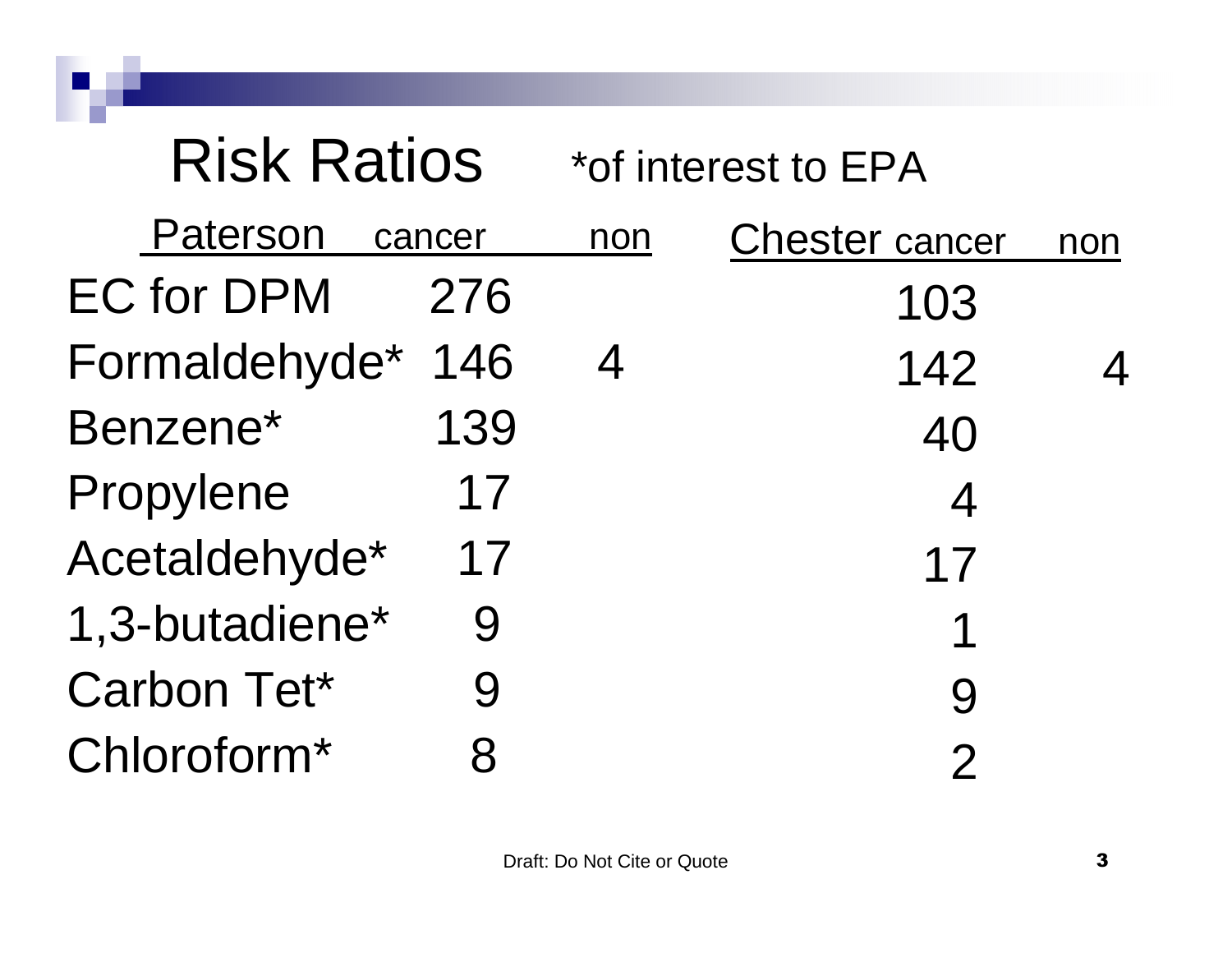|                    | <b>Risk Ratios</b><br>*interest to EPA |                |        |
|--------------------|----------------------------------------|----------------|--------|
| Paterson cancer    |                                        | <b>Chester</b> | cancer |
| Arsenic *          |                                        |                |        |
| $Cr(VI)^*$ 54%>mdl | 3                                      |                |        |

**COLLEGE**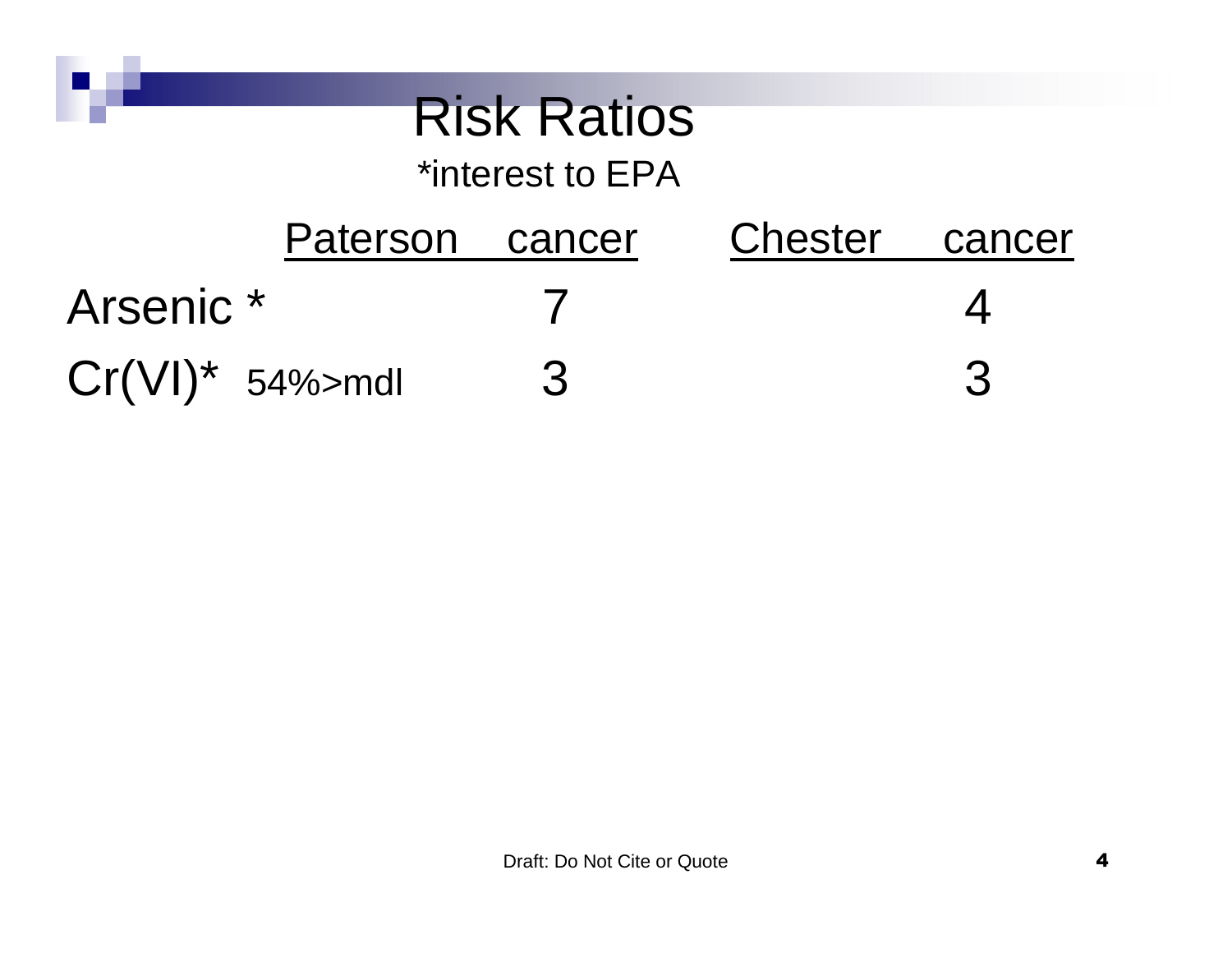| <b>Risk Ratios Cancer Paterson</b> |  |  |  |  |
|------------------------------------|--|--|--|--|
| 205                                |  |  |  |  |
|                                    |  |  |  |  |
| 3                                  |  |  |  |  |
| $\mathcal{P}$                      |  |  |  |  |
| 1                                  |  |  |  |  |
|                                    |  |  |  |  |

Combined Cancer Risk 846 318

Chester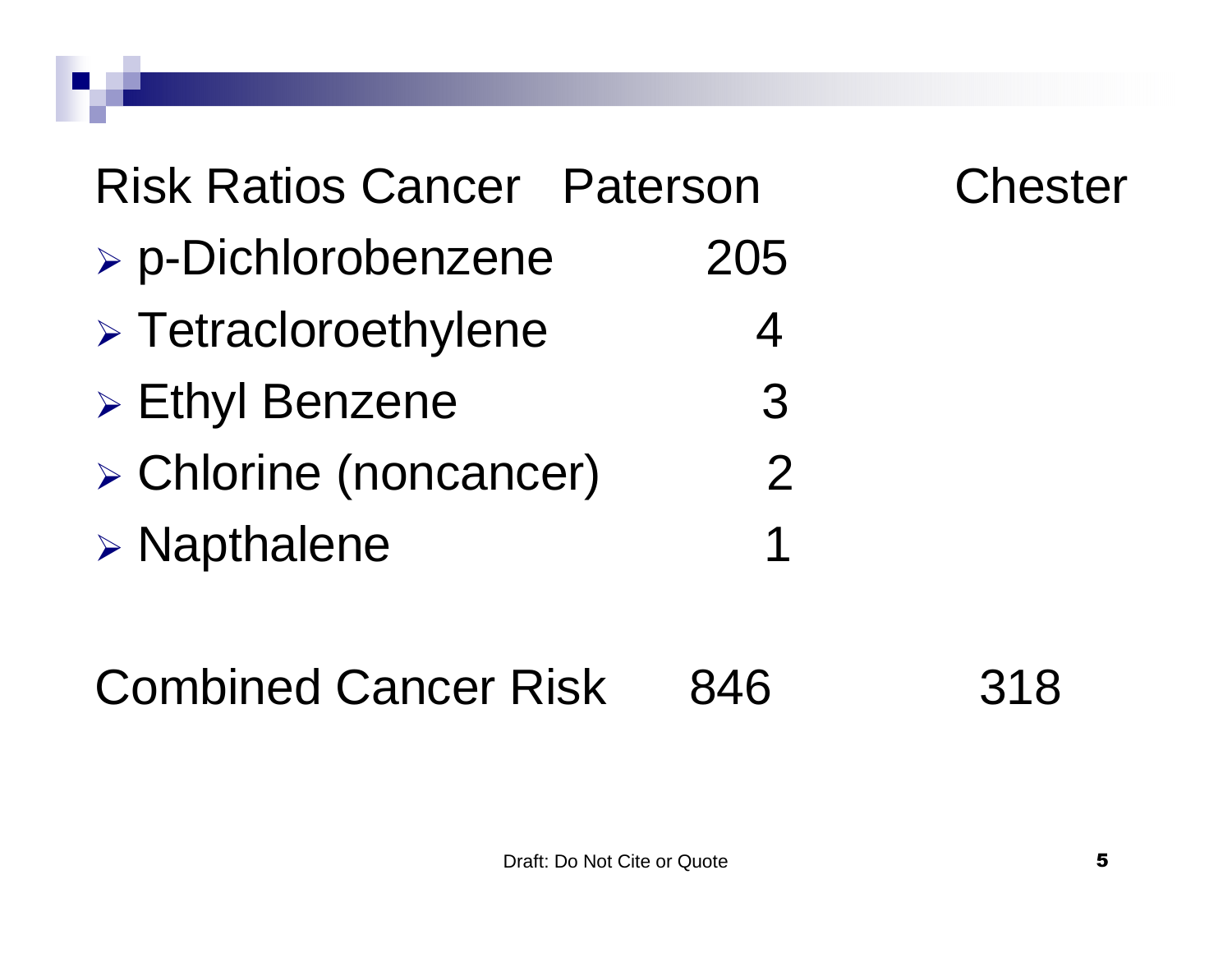| Noncancer Risk Acrolein     |                                                      |       |  |  |  |
|-----------------------------|------------------------------------------------------|-------|--|--|--|
|                             | Paterson µg/m <sup>3</sup> Chester µg/m <sup>3</sup> |       |  |  |  |
| TO-15 mean                  | 0.8                                                  | 0.6   |  |  |  |
| <b>EOSHI</b>                | 0.3                                                  | 0.3   |  |  |  |
| Risk Ratio $_{TO-15}$       | 40                                                   | 30    |  |  |  |
| Risk Ratio <sub>EOHSI</sub> | 15                                                   | 15    |  |  |  |
| <b>RR for Formaldehyde</b>  | 4                                                    | 4     |  |  |  |
| <b>TOTAL</b>                | 19-44                                                | 19-34 |  |  |  |

v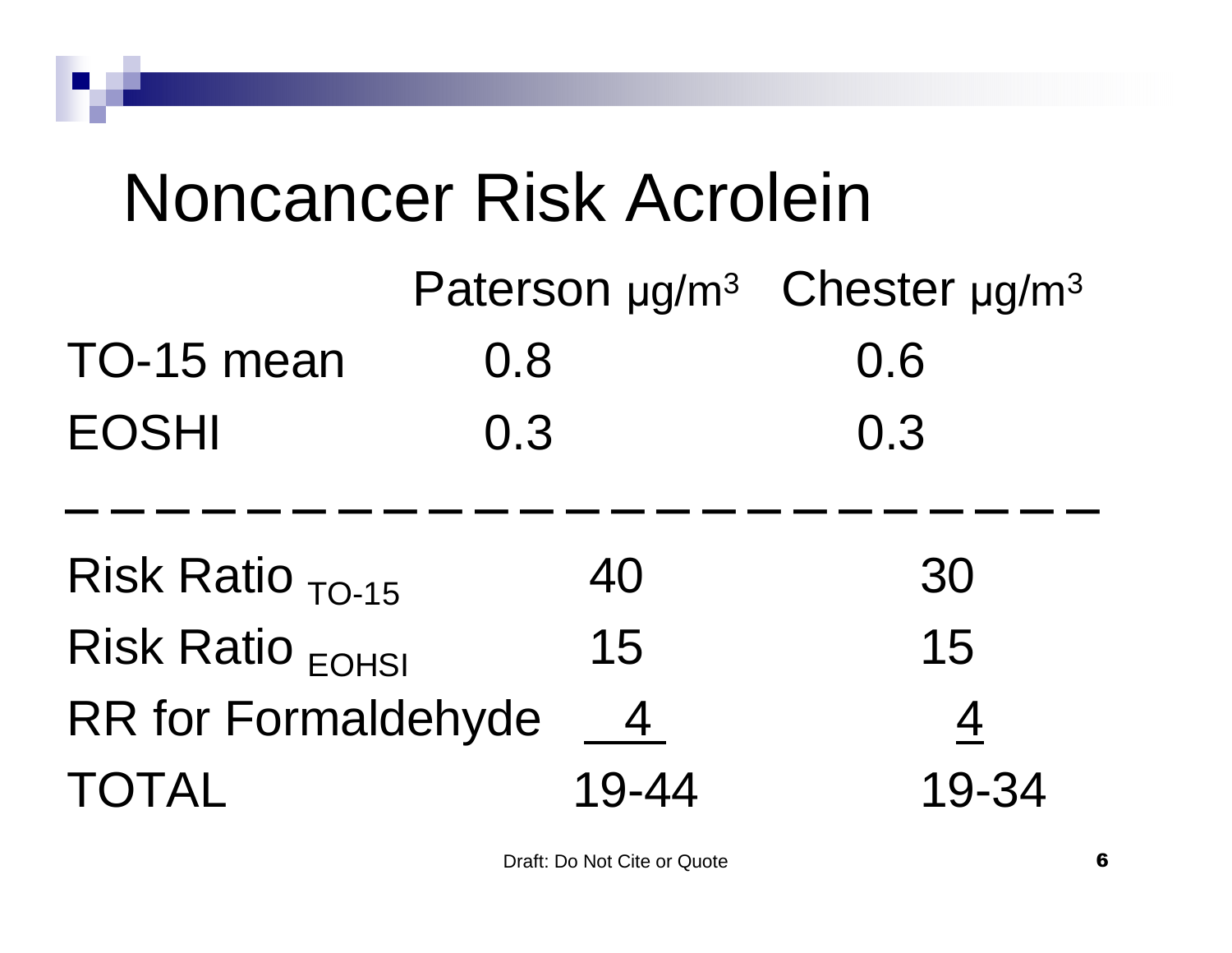#### VOC Concentration vs. Date  $name = p - Dichlorobenzene$

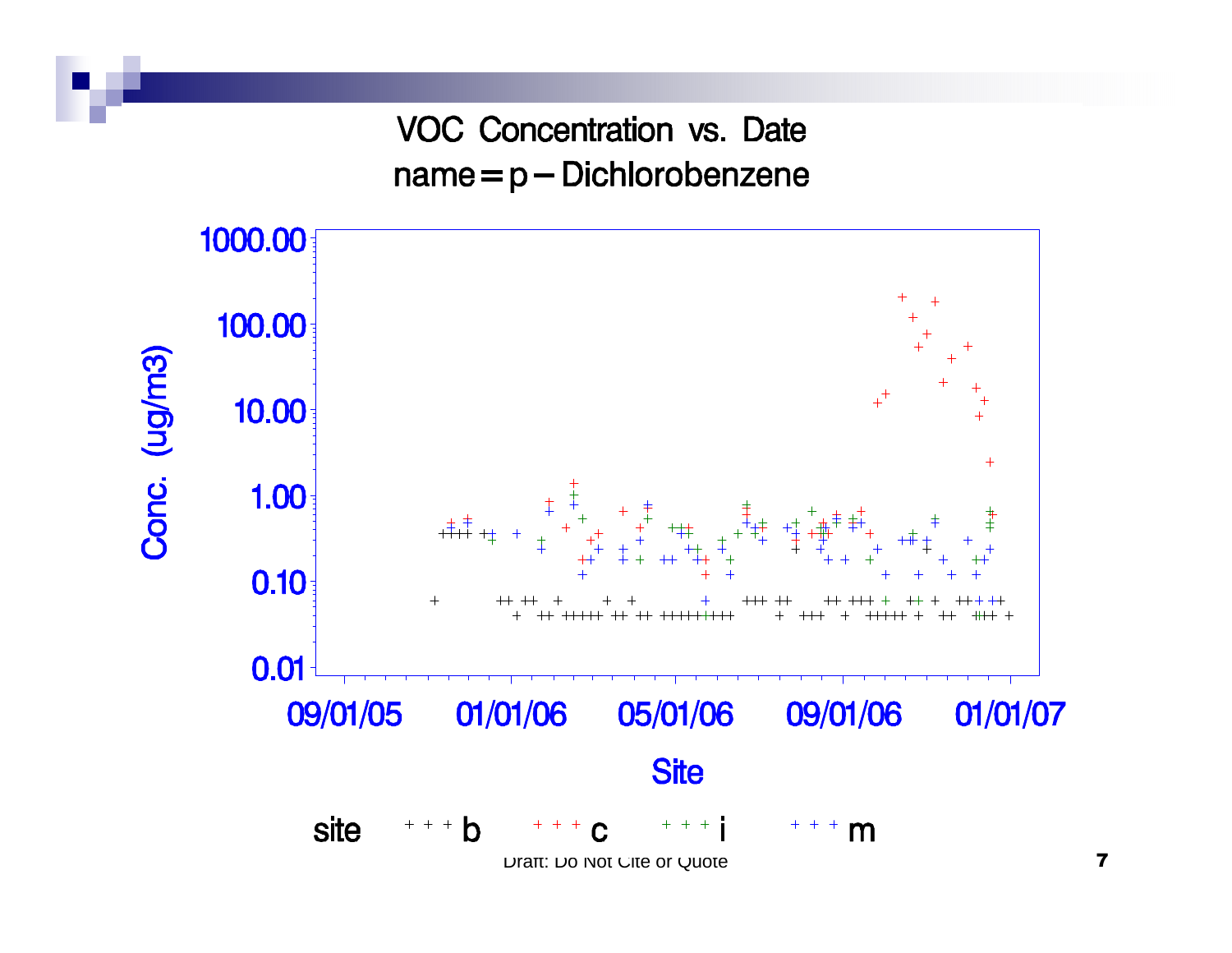### P-dichlorobenzene

### $\mathcal{L}_{\mathcal{A}}$ ■ Potential Sources??? □ Chemical Co **□ Waste Transfer Station Odor Masking Agent**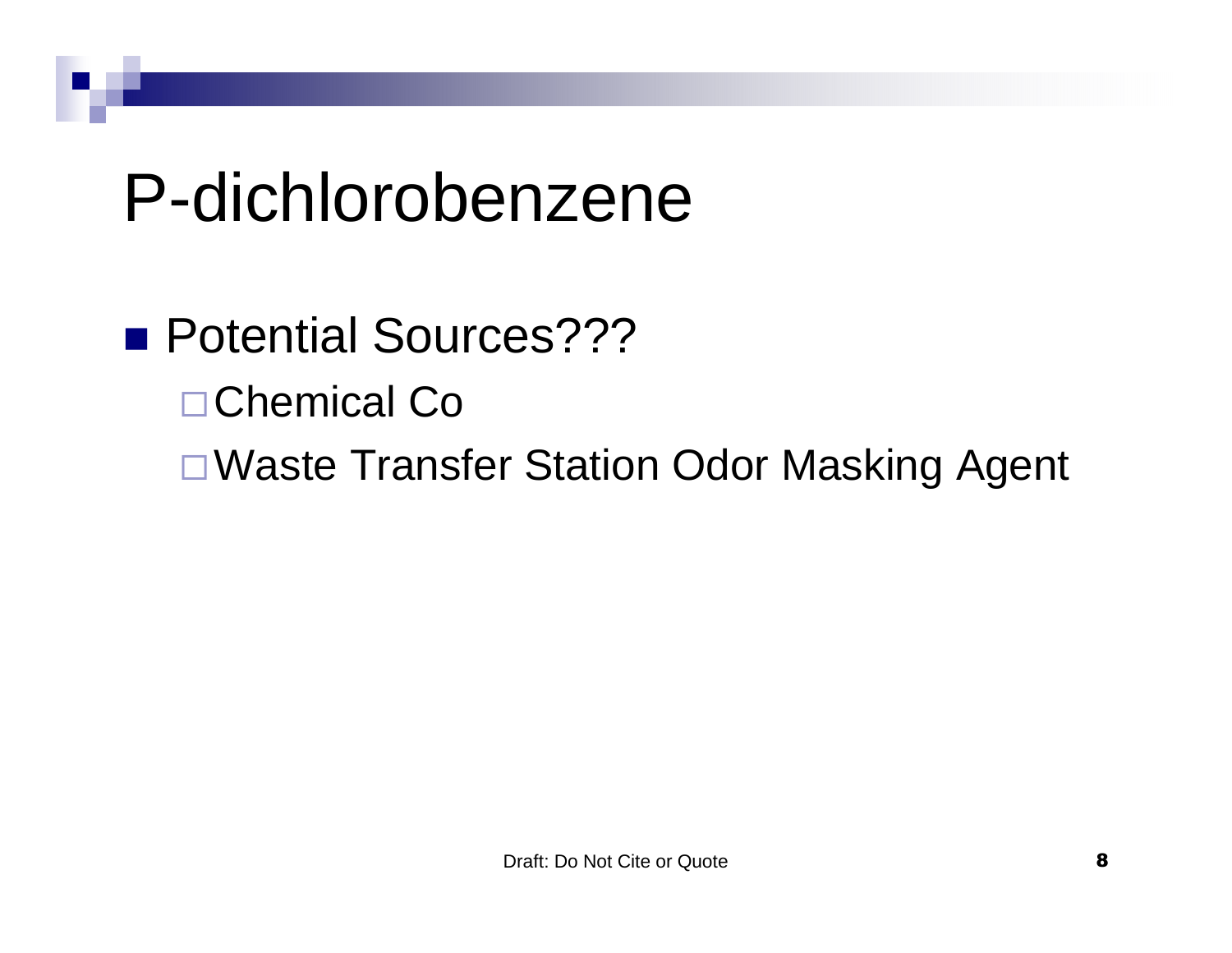#### VOC Concentration vs. Date  $name = \text{Benzene}$

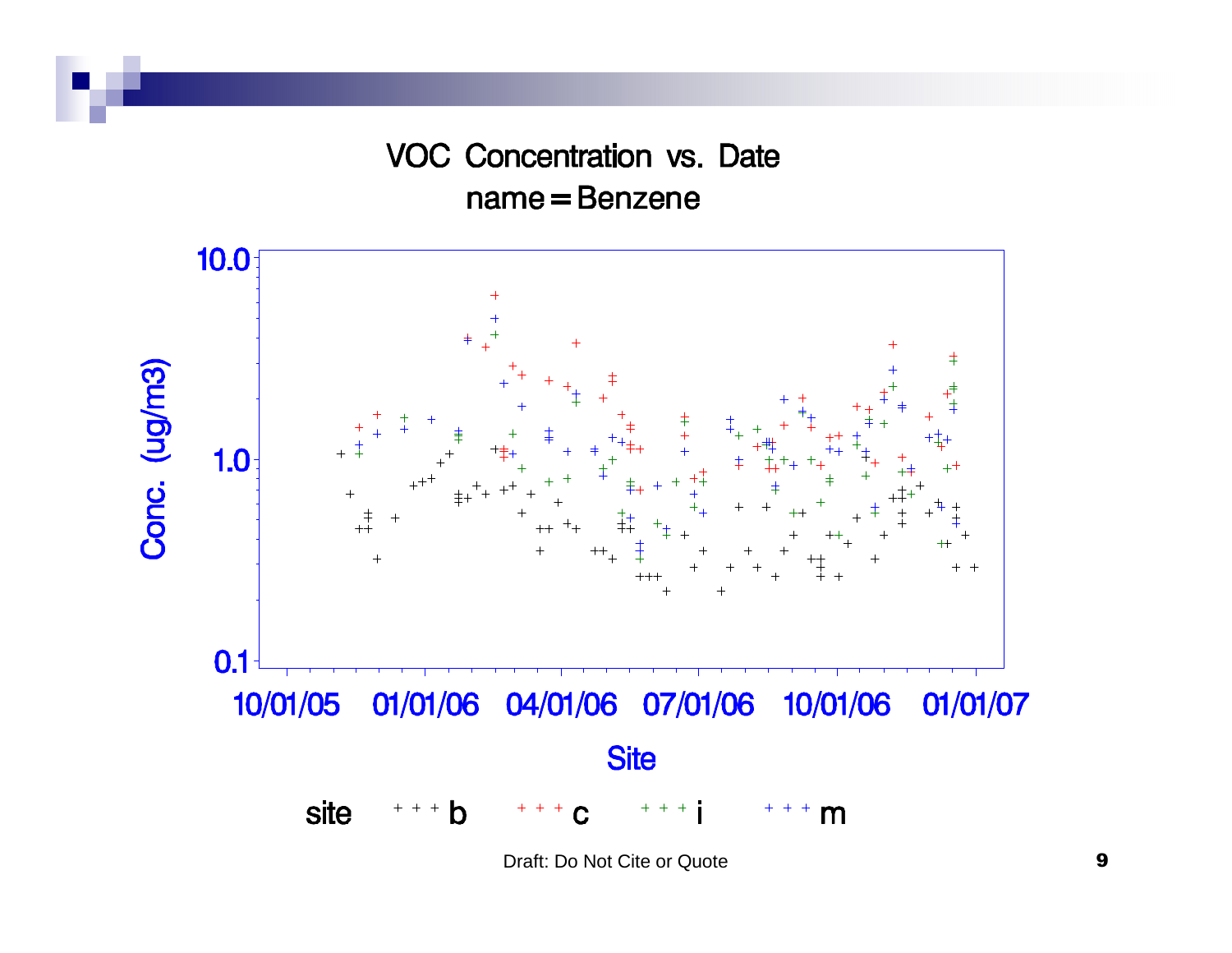#### VOC Concentration vs. Date  $name = Toluene$

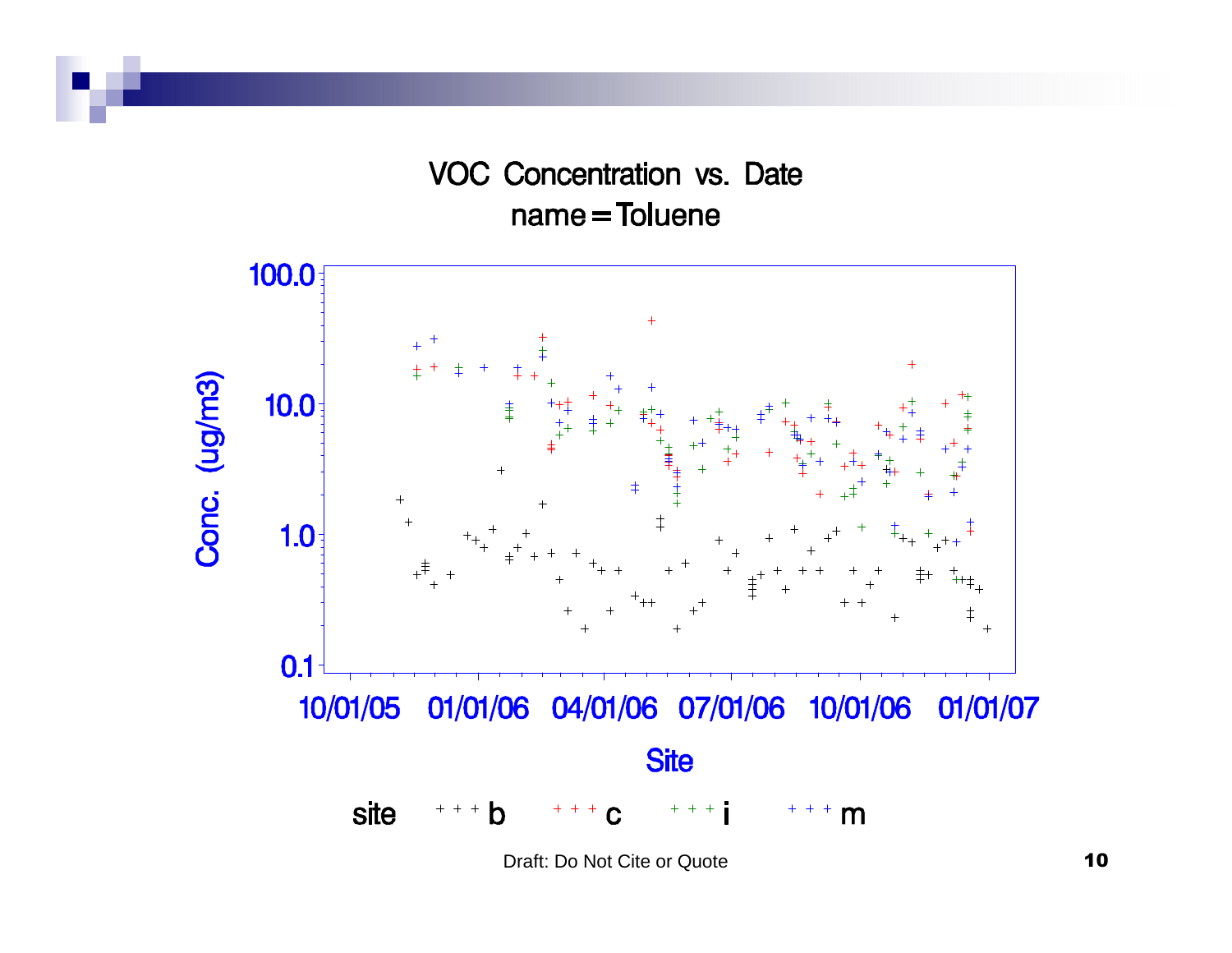#### VOC Concentration vs. Date name = Ethylbenzene



Draft: Do Not Cite or Quote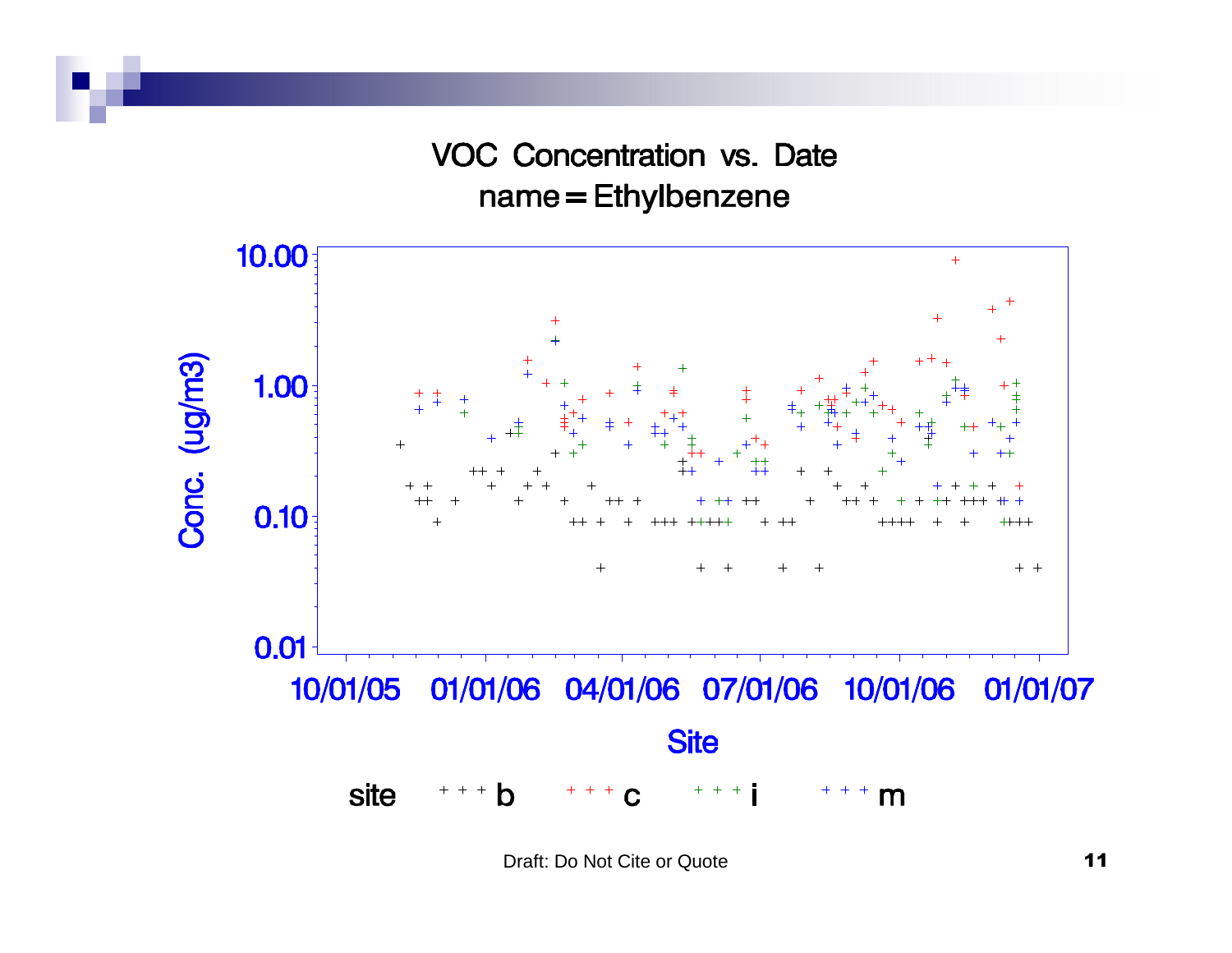#### VOC Concentration vs. Date  $name = m, p - Xylene$



Draft: Do Not Cite or Quote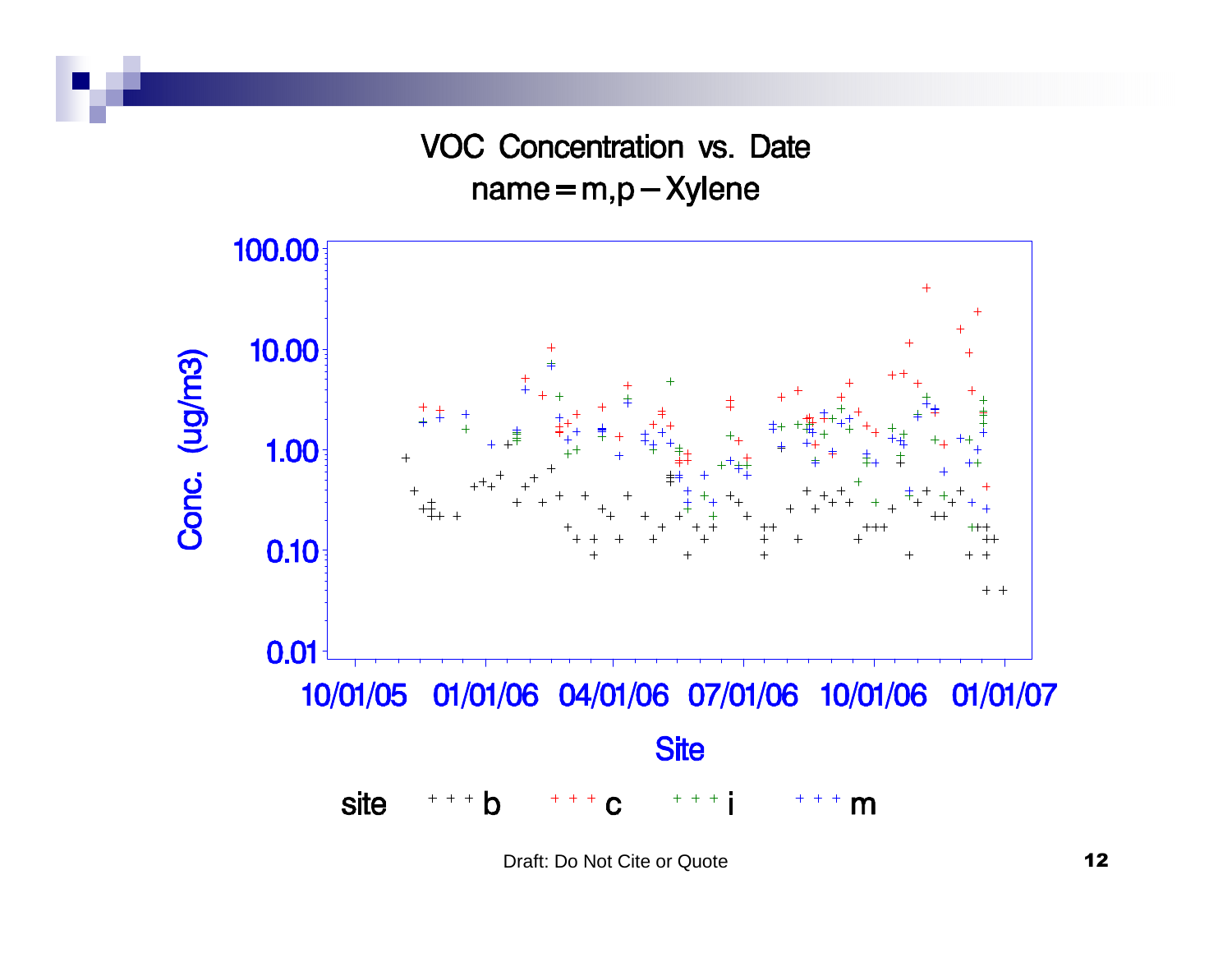#### VOC Concentration vs. Date  $name = o - Xylene$



Draft: Do Not Cite or Quote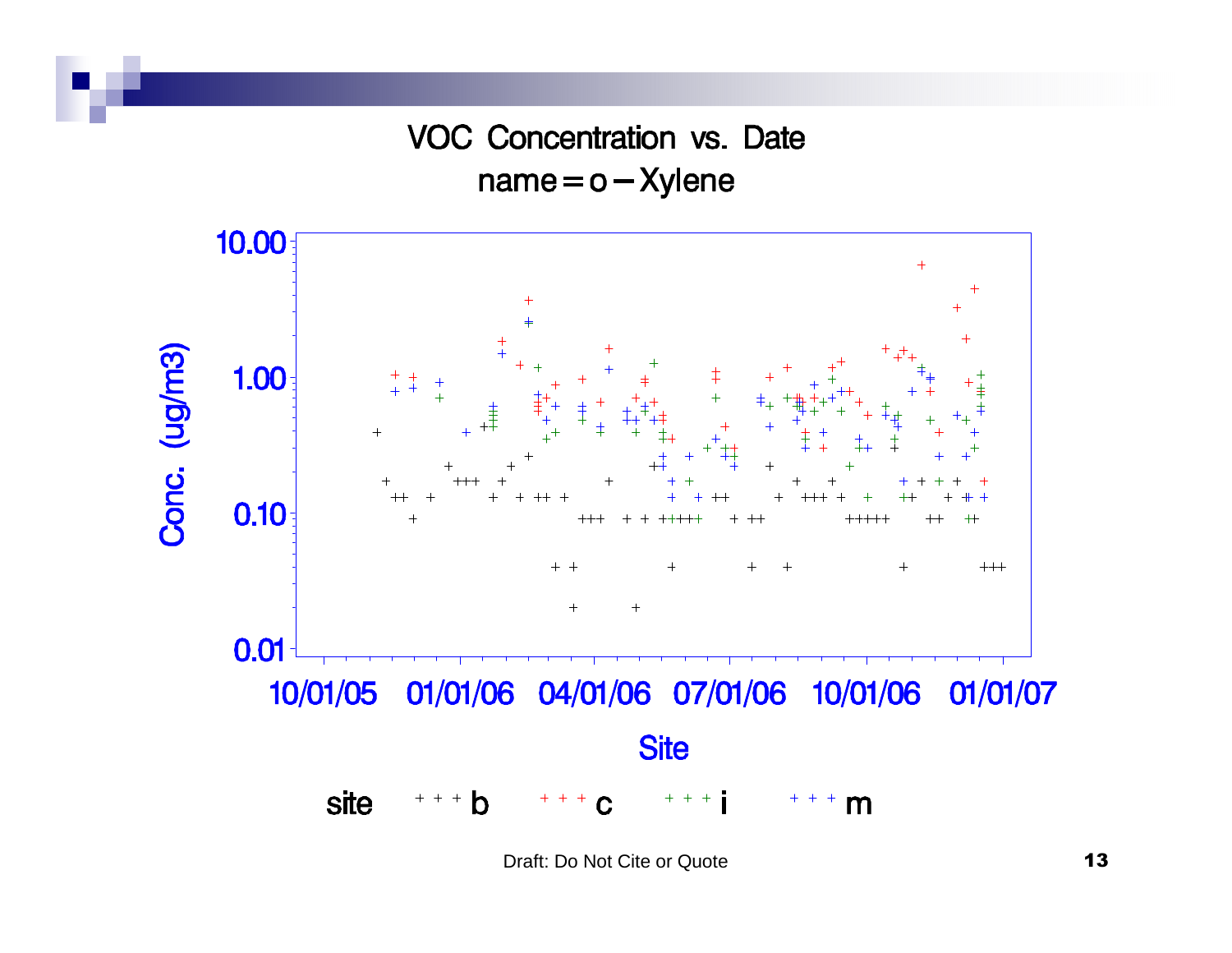VOC Concentration vs. Date name = Methyl tert - Butyl Ether

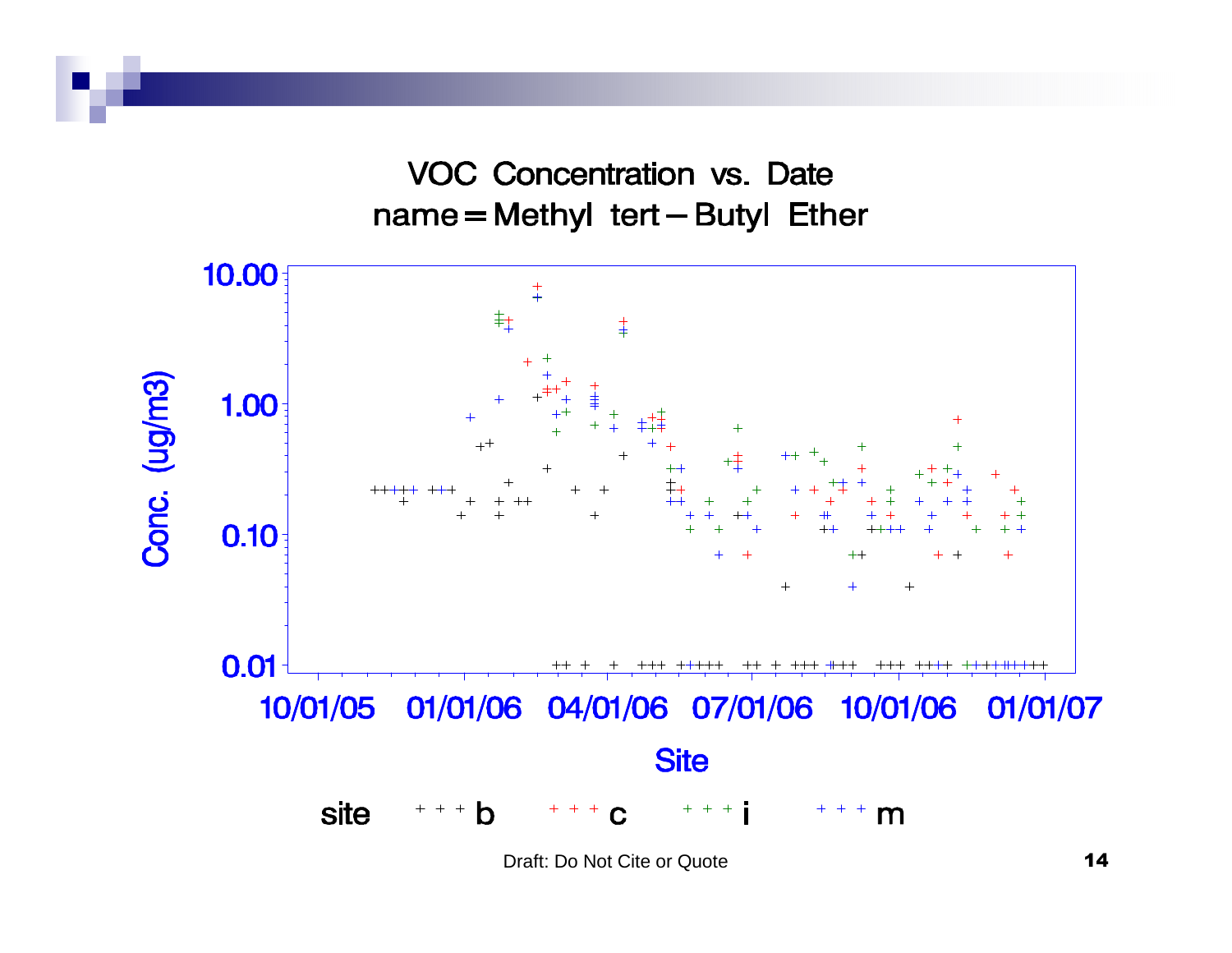## Site Differences

■ When there was a difference, the annual average concentrations were highest at the C site.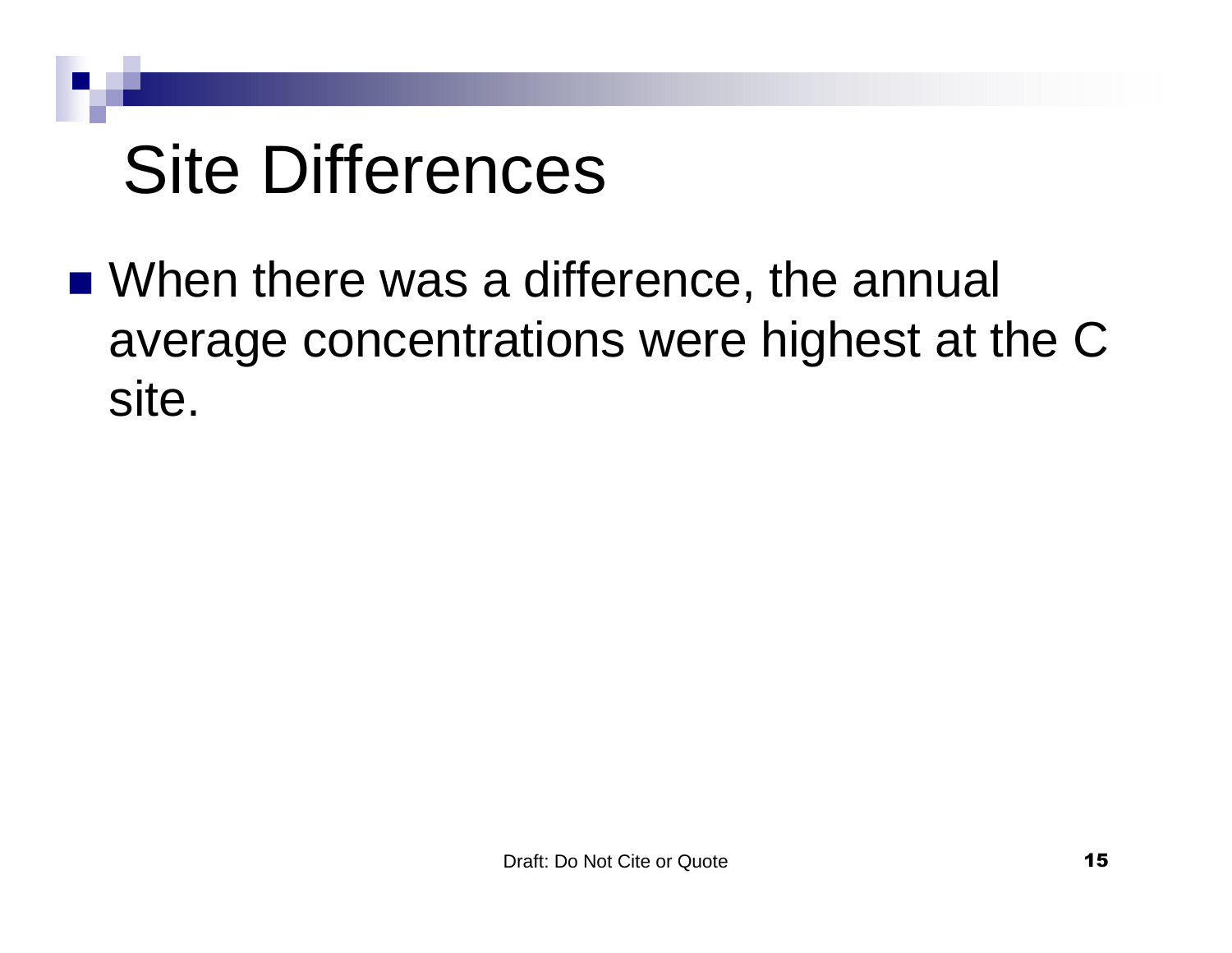### Statistically Significantly Higher Conc in Paterson vs. Chester

- EC, OC,  $PM_{10}$ , Al, Br, Ca, Cl, Cu, Fe, Ni, Pb, Mg, Mn, K, Si, Na, Sr, Ti, V, Zn, Zr, all PAHs except benzo(b)fluoranthene, B(a)P, benzo(k)fluoranthene, benzo(ghi)perylene, Indeno(1,2,3-cd)pyrene
- 1,2,4-trimethylbenzene,
- 1,3,5- trimethylbenzene,
- benzene, toluene, ethylbenzene,

xylenes, n-octane 1,3-butadiene, MTBE,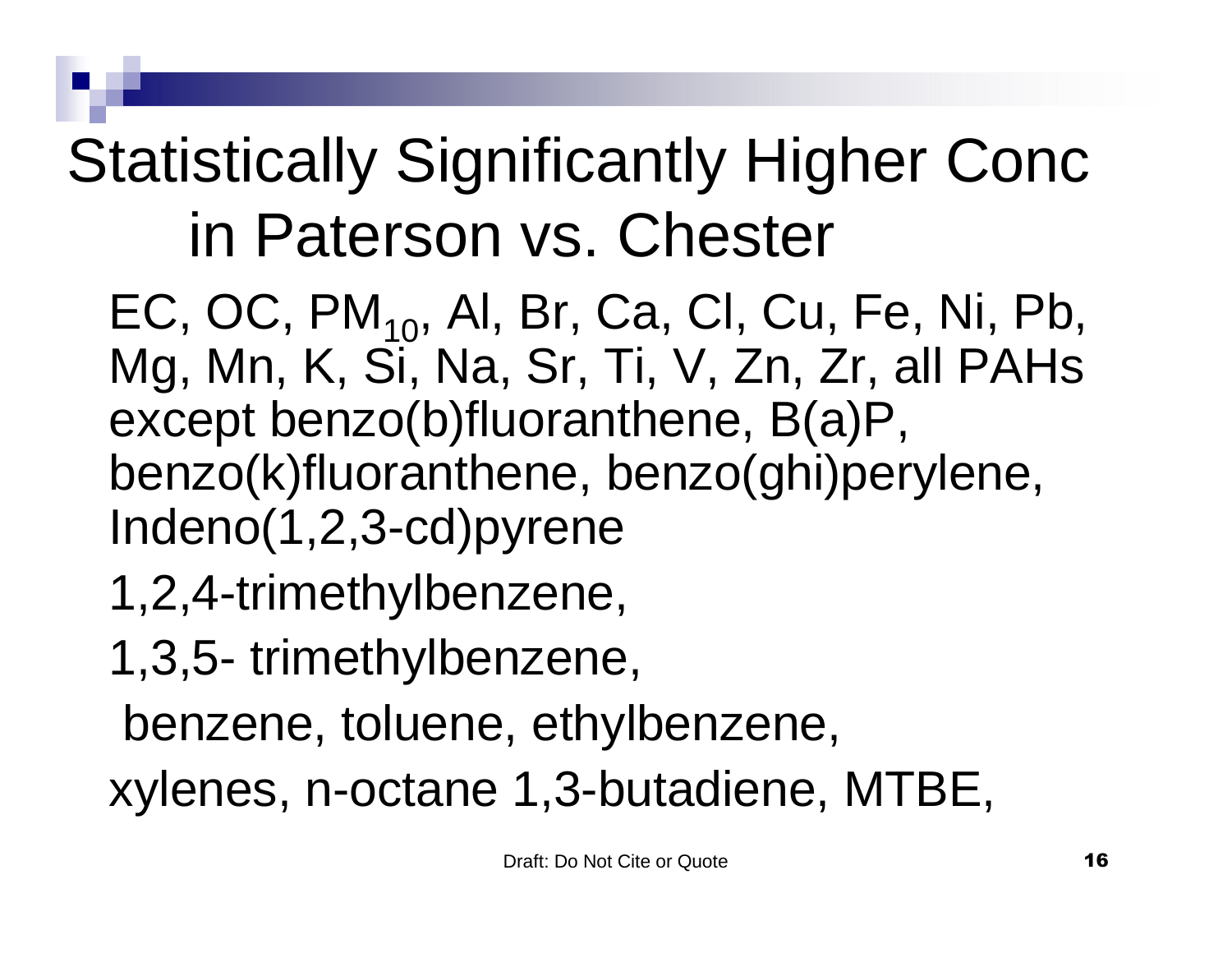Statistically Significantly Higher Concentration Measured in Paterson vs. Chester

 $\mathcal{L}_{\mathcal{A}}$ ■ acetylene, propylene, styrene, **tetrachloroethylene, toluene, chloroform, p-dichlorobenzene, dichloromethane**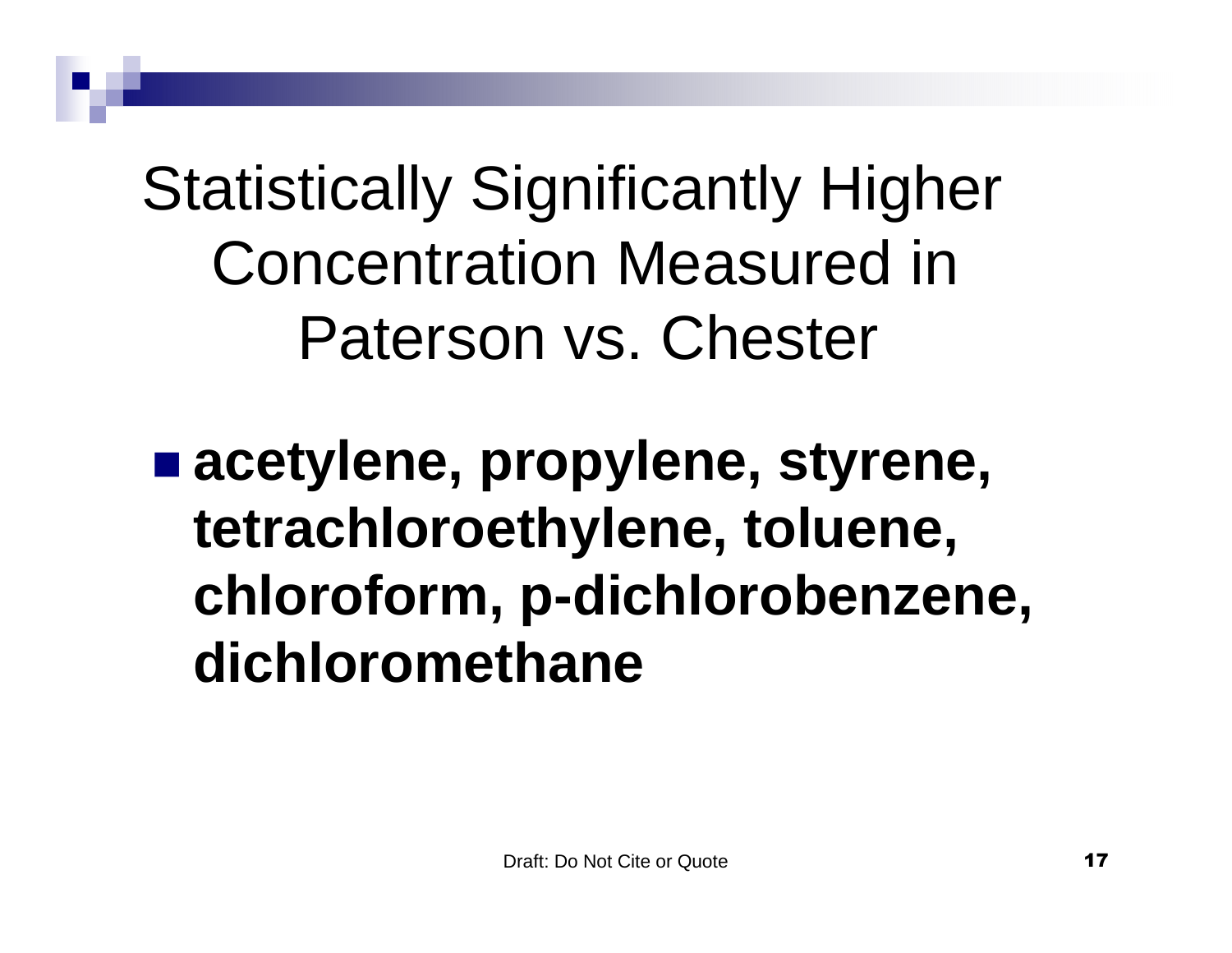### Higher Annual Average in Chester vs. Paterson

#### $\mathcal{L}_{\mathcal{A}}$ **Acetonitrile**

 $\mathcal{L}_{\mathcal{A}}$ **Carbon Disulfide**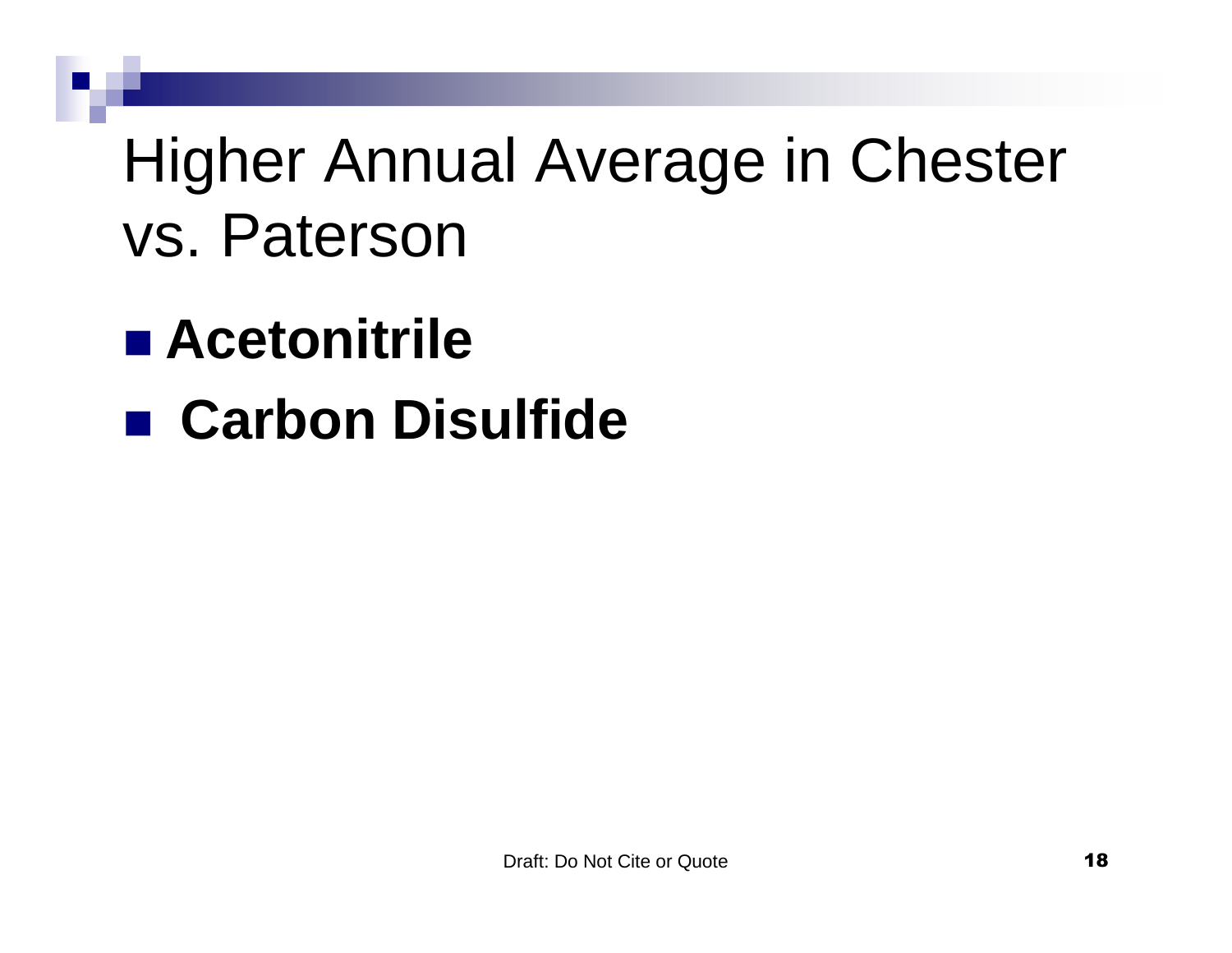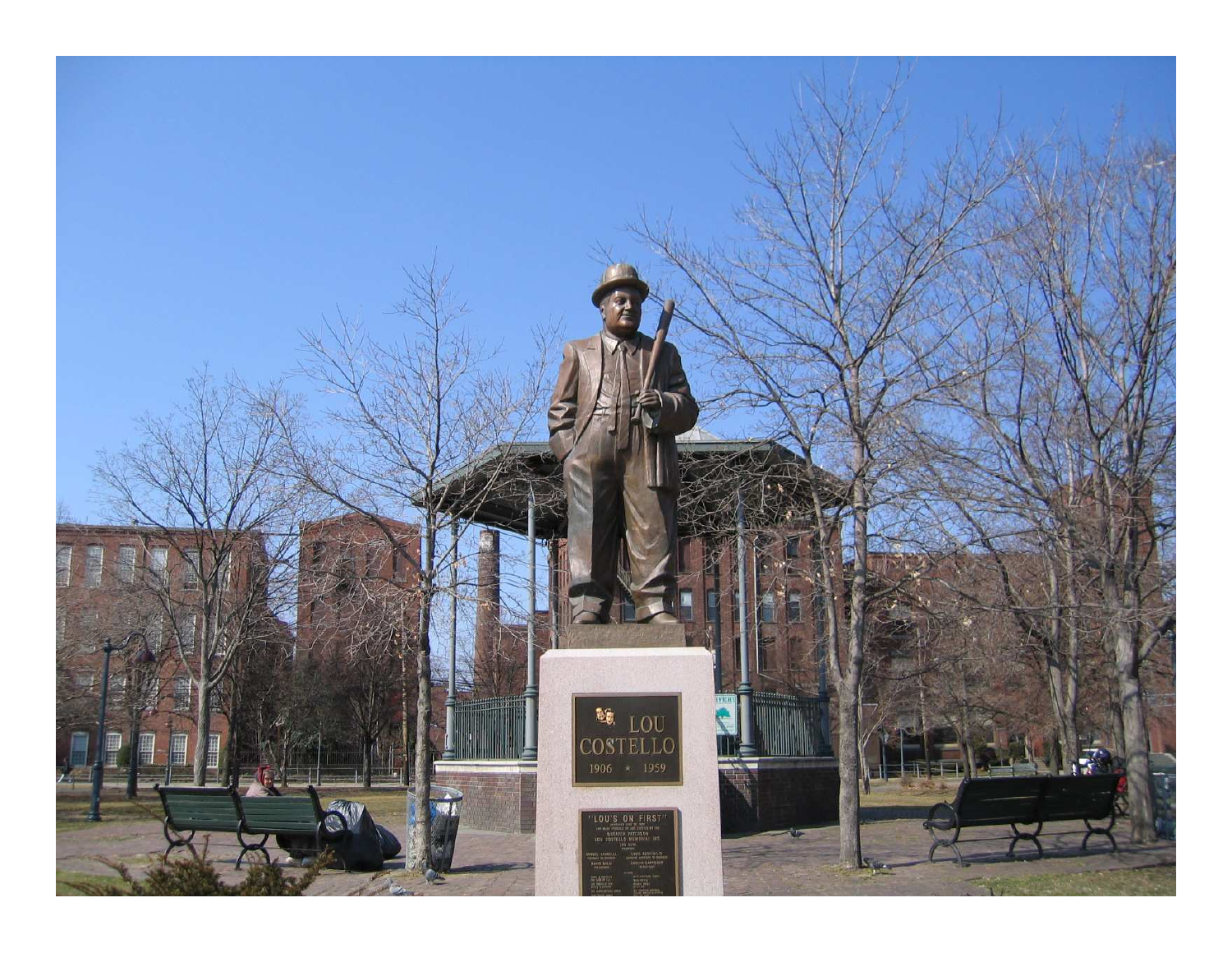